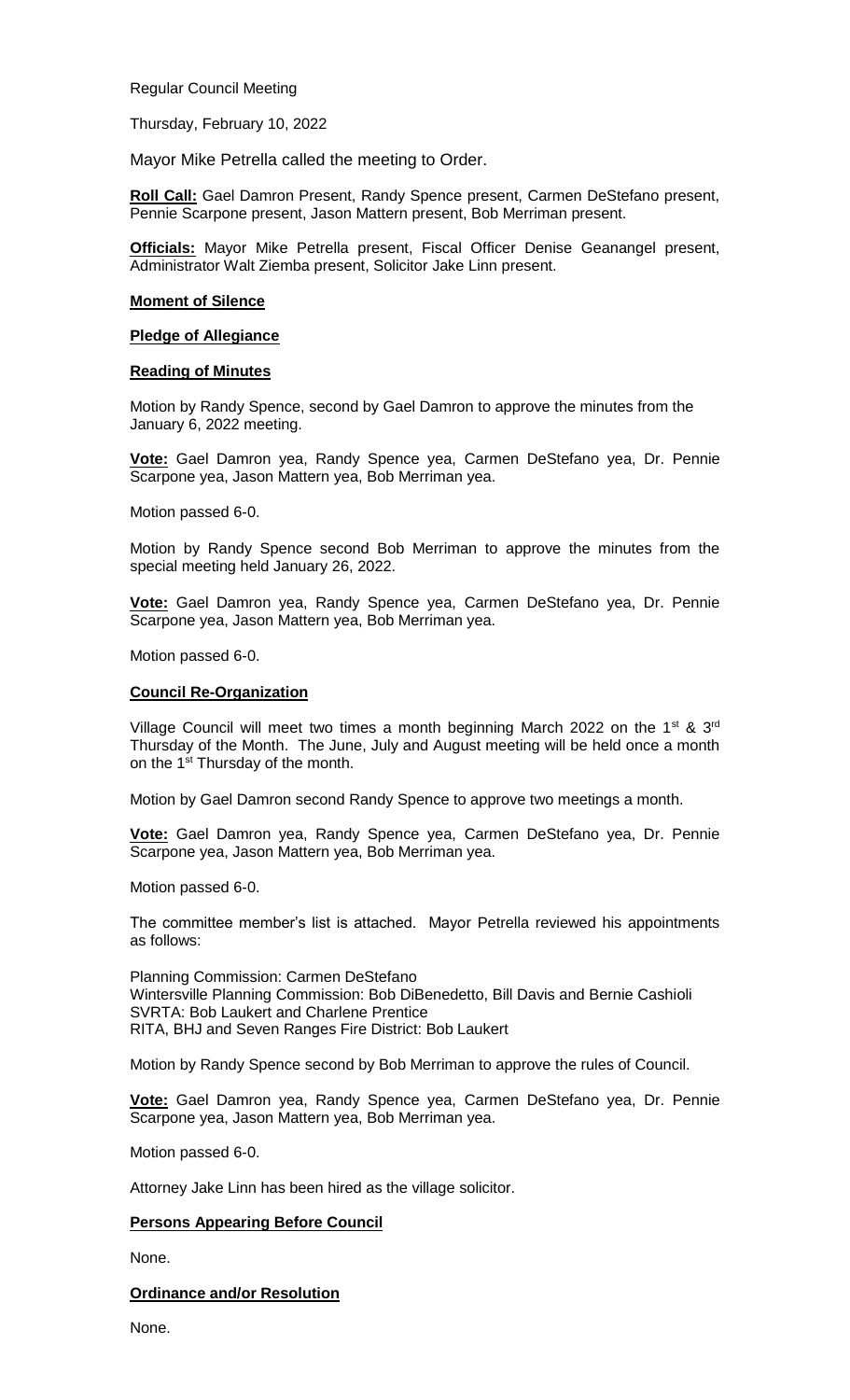## **Reports & Announcements**

Mayor Petrella read the Magistrate, Police and Code Enforcement officers reports for the month of January.

Mayor Petrella announced his municipal building maintenance plan to include replacing all lights with LED bulbs reducing energy cost by 35%. He has asked that the electrical contractors prepare their bids in three phases for each floor of the municipal building. He has had Kalkreuth Roofing in to address the numerous leaks and he will be having the interior walls painted as well.

Mayor Petrella has spoken to State Representative Ron Ferguson about the proposed gas tax halt. The Capital Budget Project deadline is March 18, 2022.

\$5.00 parking permits will be available soon to residents that request it in lieu of moving their cars from the streets for snow plowing. The permits will need to renewed yearly.

Mayor Petrella asked the Village Administrator for emergency funding in the amount of \$12,787.50 to outfit a Village truck with a salt spreader and plow.

The Mayor did receive a call from the Jefferson County Sherriff's Office commending Officer Meya Potenzini and Officer Sean McGinnis for a wonderful job assisting their department on a call.

Mayor Petrella also commended the street department personnel for their hard work through the recent winter storms, Justin Emery and his crew for the numerous water breaks and the Patrolman directing traffic while the traffic lights were out. He also gave a thank you to AEP linemen for a job well done.

# **Administrator Report**

Administrator Walt Ziemba completed his annual report to include paving schedules and the five year capital project plans. The water meter replacement project will go out to bid at the end of the month. A discharge permit is being obtained for the sewer plant and he is working on developing a facility plan.

Residents are dumping their sump pumps in the streets which is not allowed.

Administrator Walt Ziemba said the Ordinance addressing grease traps coming into the sewer plant needs updated.

An additional 500 ton of salt has been ordered.

## **New Business**

Gael Damron spoke on behalf of the beautification committee updating Council on the Marquee signs, benched and garbage cans with planter they wish to have I the Village. She will obtain cost estimates for updating to a marquee sign. She will be working on a JB Green Team grant for the benches and working to clean up the Memorial Park by Chase Bank.

Gael Damron also wishes to make a calendar of dates the council members can rotate attending the Jefferson County Commissioner's Meetings.

Randy Spence announced the Personnel Committee will be meeting Thursday, February 17<sup>th</sup> at 6:00 PM to draft an employee performance review sheet.

Mayor Petrella noted that the Village does not own or operate any social media sites.

Jason Mattern thanked everyone for their hard work on the incidences on Marshall and Beechwood Roads.

Chief Art Fowler introduced newly hired Partrolman Michael Campbell to Council. Patrolman Campbell has three years experience and was sworn in earlier today.

Motion by Randy Spence, second by Bob Merriman to waive the probationary beginning pay and start him at \$16.00/hr.

**Vote:** Gael Damron yea, Randy Spence yea, Carmen DeStefano yea, Dr. Pennie Scarpone yea, Jason Mattern yea, Bob Merriman yea.